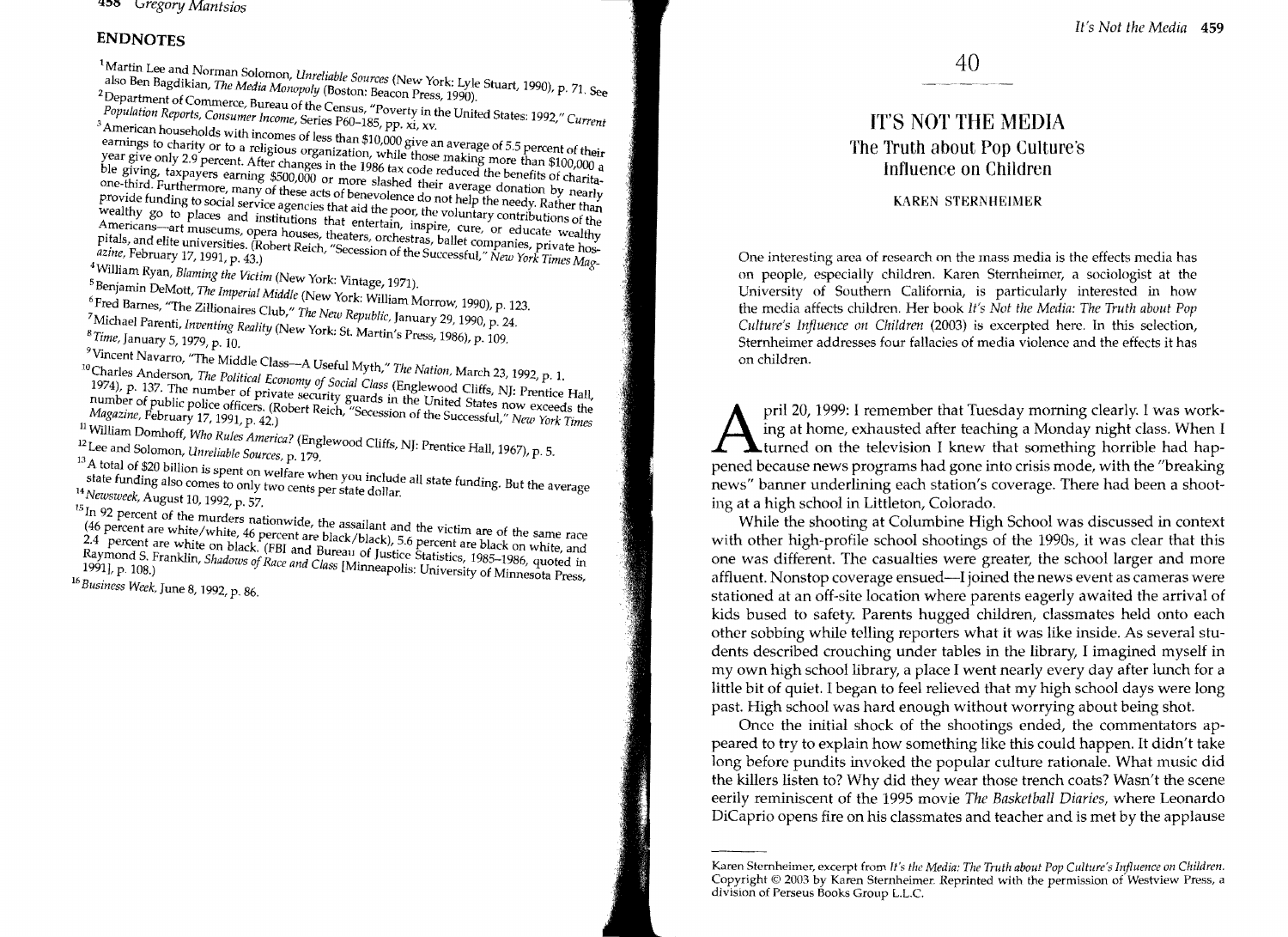#### *460 Karen Sfernheimer*

of his buddies? Did they learn to make bombs on the Internet? They sure seemed to play lots of violent video games where they could take virtual target practice at their classmates. The commentary appeared to point to mounting evidence: the media were guilty, and the public has had enough. Columbine seemed to tell us that violent media could create tragedy, as  $\frac{d}{d}$ had long suspected.

[My research] is not about the Columbine High School shooting, but the incident serves as a powerful example of American anxieties about our media culture and our fear of what it may have "done to" children in the years leading up to and following the tragedy. Although the Columbine killers were in their teens, the word "child" is frequently used to encompass all minors to heighten the sense of young people's vulnerability to media culture. Throughout [my work] I try to be clear about which age group I'm talking about, but keep in mind that others aren't. My intent ... is to take a step back and think about exactly why it is that we fear the effects of popular culture. As we will see, a great deal of our concern about media and media's potential effects on kids has more to do with uncertainty about the future and the changing landscape of childhood. In addition to considering why we are concerned about the impact of popular culture, I also explore why many researchers and politicians encourage us to remain afraid of media culture....

## Four Fallacies of Media-Violence Effects

. . . Historically, psychologists have focused the bulk of the research about media and violence on individual "effects" that have been used to draw conclusions on a sociological level. Adding sociological analysis gives us information about the larger context. We will see that from a sociological perspective media violence is important, but not in the way we tend to think it is. It cannot help us explain real violence well, but it can help us understand American culture and why stories of conflict and violent resolution so often reoccur.

Media violence become a scapegoat, onto which we lay blame a host of social problems. Sociologist Todd Gitlin describes how "the indiscriminate fear of television in particular displaces justifiable fears of actual dangersdangers of which television  $\ldots$  provides some disturbing glimpses."<sup>1</sup> Concerns about media and violence rest on several flawed, yet taken-for-granted assumptions about both media and violence. These beliefs appear to be obvious in emotional arguments about "protecting" children. So while these are not the only problems with blaming media, this [reading] will address four central assumptions:

- 1. As media culture has expanded, children have become more violent.
- 2. Children are prone to imitate media violence with deadly results.
- 3. Real violence and media violence have the same meaning.
- 4. Research proves media violence is a major contributor to social problems.

As someone who has been accused of only challenging the mediaviolence connection because I am secretly funded by the entertainment industry (which I can assure you I am not), I can attest we are entering hostile and emotional territory.<sup>2</sup> This [reading] demonstrates where these assumptions come from and why they are misplaced.

### *Assumption* #1: *As Media Culture Has Expanded, Children Have Become More Violent*

You won't get an argument from me on the first part of this assumptionmedia culture has expanded exponentially over the last few decades. The low cost of production of the microchip has made a wide variety of new media technologies like video games and computers available to a large number of consumers, and we have been buying billions of dollars worth of these products. Traditional media like television have expanded from a handful of channels to hundreds. Our involvement with media culture has grown to the degree that media use has become an integral part of everyday life. There is so much content out there that we cannot know about or control, so we can never be fully sure what children may come in contact with. This fear of the unknown underscores the anxiety about harmful effects. Is violent media imagery, a small portion of a vast media culture, poisoning the minds and affecting the behavior of countless children, as an August 2001 *Kansas City Star* article warns?3 The fear seems real and echoes in newsprint across the country.

Perhaps an article in the *Pittsburgh Post-Gazette* comes closest to mirrorpopular sentiment and exposing three fears that are indicative of anxiety about change. Titled "Media, Single Parents Blamed for Spurt in Teen Violence," the article combines anxieties about shifts in family structure and the expansion of media culture with adults' fear of youth by falsely stating that kids are now more violent at earlier and earlier ages.<sup>4</sup> This certainly reflects a common perception, but its premise is fundamentally flawed: as media culture has expanded, young people have become *less* violent. During the 1990s arrest rates for violent offenses (like murder, rape, and aggravated assault) among fifteen- to seventeen-year-olds fell steadily, just as they did for people fourteen and under.<sup>5</sup> Those with the highest arrest rates now and in the past are adults. Fifteen- to seventeen-year-olds only outdo adults in burglary and theft, but these rates have been falling for the past twenty-five years. In fact, theft arrest rates for fifteen- to seventeen-year-olds have declined by 27 percent since 1976 and the rates for those fourteen and under have declined 41 percent, while the arrest rate for adults has increased.<sup>6</sup> Yet we seldom hear public outcry about the declining morals of adults-this complaint is reserved for youth....

So why do we seem to think that kids are now more violent than ever? A Berkeley Media Studies Group report found that half of news stories about youth were about violence and that more than two-thirds of violence stories focused on youth? We think kids are committing the lion's share of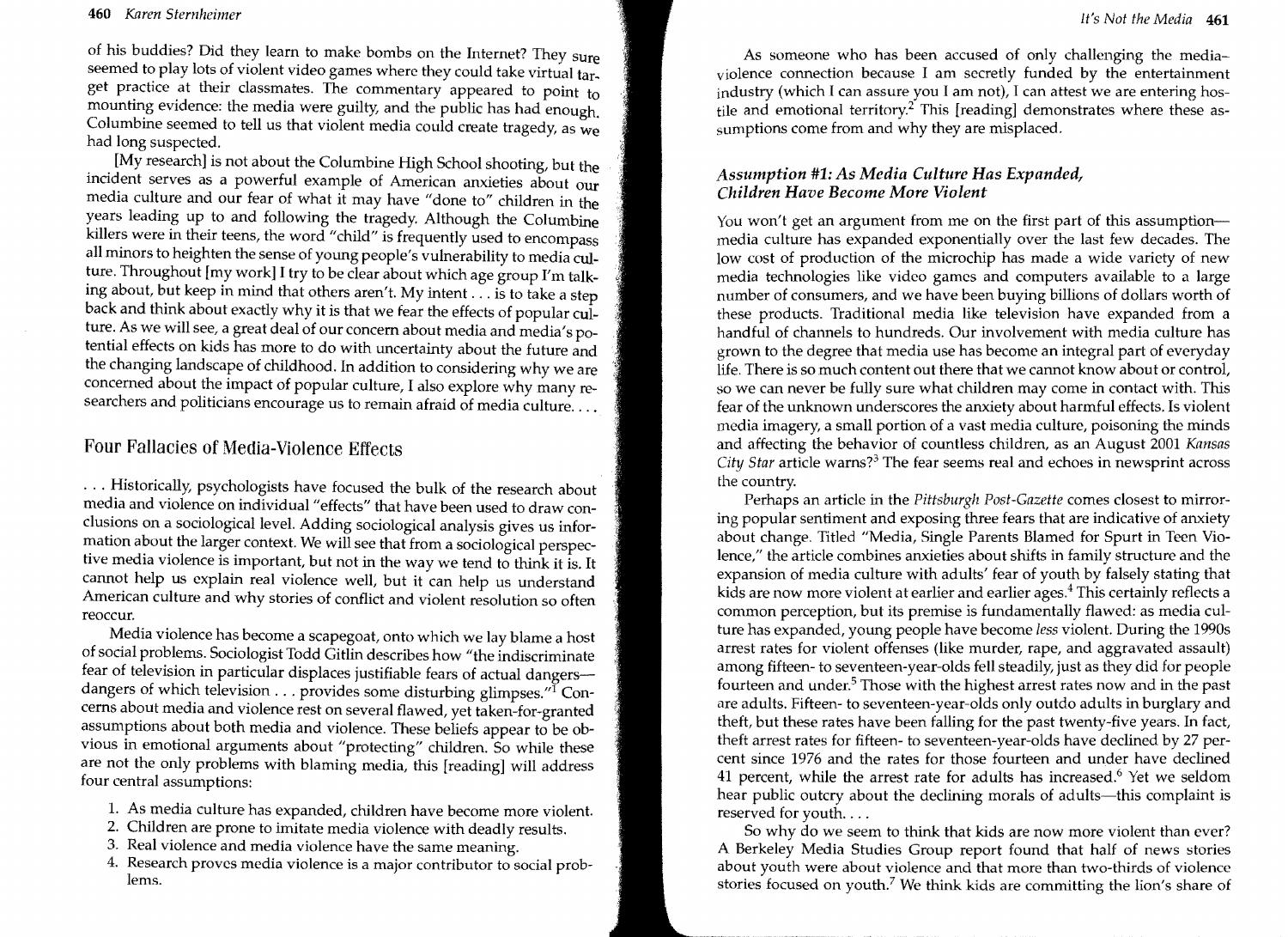### *462 Karen Sternheirner*

violence because they comprise a large proportion of crime news. The reality is that adults commit most crime, but a much smaller percentage of these stories make news. The voices of reason that remind the public that youth crime decreased in the 1990s are often met with emotional anecdotes that draw attention away from dry statistics. A 2000 Discovery Channel "town" meeting" called "Why Are We Violent" demonstrates this well. The program, described as a "wake-up call" for parents, warned that violence is everywhere, and their kids could be the next victims. Host Forrest Sawyer presented statistics indicating crime had dropped but downplayed them as only "part of the story." The bulk of the program relied on emotional accounts of experiences participants had with violence. There was no mention of violence committed by adults, the most likely perpetrators of violence against children. Kids serve as Our scapegoat, blamed for threatening the rest of us, when, if anything, kids are more likely to be the victims of adult

But how do we explain the young people who do commit violence? Can violent media help us here? Broad patterns of violence do not match media use as much as they mirror poverty rates. Take the city of Los Angeles, where I live, as an example. We see violent crime rates are higher in lower-income areas relative to the population. The most dramatic example is demonstrated by homicide patterns. For example, the Seventy-Seventh Street division (near the flashpoint of the 1992 civil unrest) reported 12 percent of the city's homicides in 1999, yet comprised less than 5 percent of the city's total popUlation. Conversely, the West Los Angeles area (which includes affluent neighborhoods such as Brentwood and Bel-Air) reported less than 1 percent of the city's homicides but accounted for nearly 6 percent of the total population. If media culture were a major indicator, wouldn't the children of the wealthy, who have greater access to the Internet, video games, and other visual media, be at greater risk for becoming violent? The numbers don't bear out because violence patterns do not

Violence can be linked with a variety of issues, the most important one being poverty. Criminologist E. Britt Patterson examined dozens of studies of extra and poverty and found that communities with extreme poverty, and see that communities with extreme poverty, and sense of bleakness, and neighborhood disorganization and disintegration were most likely to support higher levels of violence.<sup>8</sup> Violence may be an act committed by an individual, but violence is also a sociological, not just an in dividual, phenomenon. To fear media violence we would have to believe that violence has its origins mostly in individual psychological functioning and thus that any kid could snap from playing too many video games. Ongoing sociological research has identified other risk factors that are based on environment: poverty, substance use, overly authoritarian or lax parenting, delinquent peers, neighborhood violence, and weak ties to one's family or community. $9$  If we are really interested in confronting youth violence, these are the issues that must be addressed first. Media violence is something worth looking at, but not the primary cause of actual violence.

What about the kids who aren't from poor neighborhoods and who come from supportive environments? When middle-class white youths comacts of violence, we seem to be at a loss for explanations beyond media violence. These young people often live in safe communities, enjoy many material privileges, and attend well-funded schools. Opportunities are plentiful. What else could it be, if not media?

For starters, incidents in these communities are rare but extremely well publicized. These stories are dramatic and emotional and thus great ratingsboosters. School shootings or mere threats of school shootings are often not just local stories but make national news. Public concern about violence swells when suburban white kids are involved. Violence is not "supposed" to happen there. Central-city violence doesn't raise nearly the same attention or public outcry to ban violent media. We seem to come up empty when looking for explanations of why affluent young white boys, for example, would plot to blow up their school. We rarely look beyond the media for our explanations, but the social contexts are important here too. Even well-funded suburban schools can become overgrown, impersonal institutions where young people easily fall through the cracks and feel alienated. Sociologists Wayne Wooden and Randy Blazak suggest that the banality and boredom of suburban life can create overarching feelings of meaninglessness within young people, that perhaps they find their parents' struggles to obtain material wealth empty and are not motivated by the desire for money enough to conform.<sup>10</sup> It is too risky to criticize the American Dream—the house in the suburbs, homogeneity, a Starbucks at every corner-because ultimately that requires many of us to look in the mirror. It is easier to look at the TV for the answer.

The truth is there is no epidemic of white suburban violence, but isolated and tragic examples have gained a lot of attention. Between 1980 and 1999 the homicide arrest rate for whites aged ten to seventeen fell 41 percent.<sup>11</sup> In 1999 there was 1.1 arrest for every 100,000 white kids-hardly an epidemic. Fearing media enables adults to condemn youth culture and erroneously blame young people for crimes they don't commit.

### *Assumption* #2: *Children Are Prone to Imitate Media Violence with Deadly Results*

Blaming a perceived crime wave on media seems reasonable when we read examples in the news about eerie parallels between a real-life crime and entertainment. *Natural Born Killers, The Basketball Diaries, South Park,* and *Jerry Springer* have all been blamed for inspiring violence.<sup>12</sup> Reporting on similarities from these movies does make for a dramatic story and good ratings, but too often journalists do not dig deep enough to tell us the context of the incident. By leaving out the non-media details, news reports make it is easy for us to believe that the movies made them do it....

. .. Let's consider cases that [involved actual violencel, which on the surface seem to be proof that some kids are copycat killers. In the summer of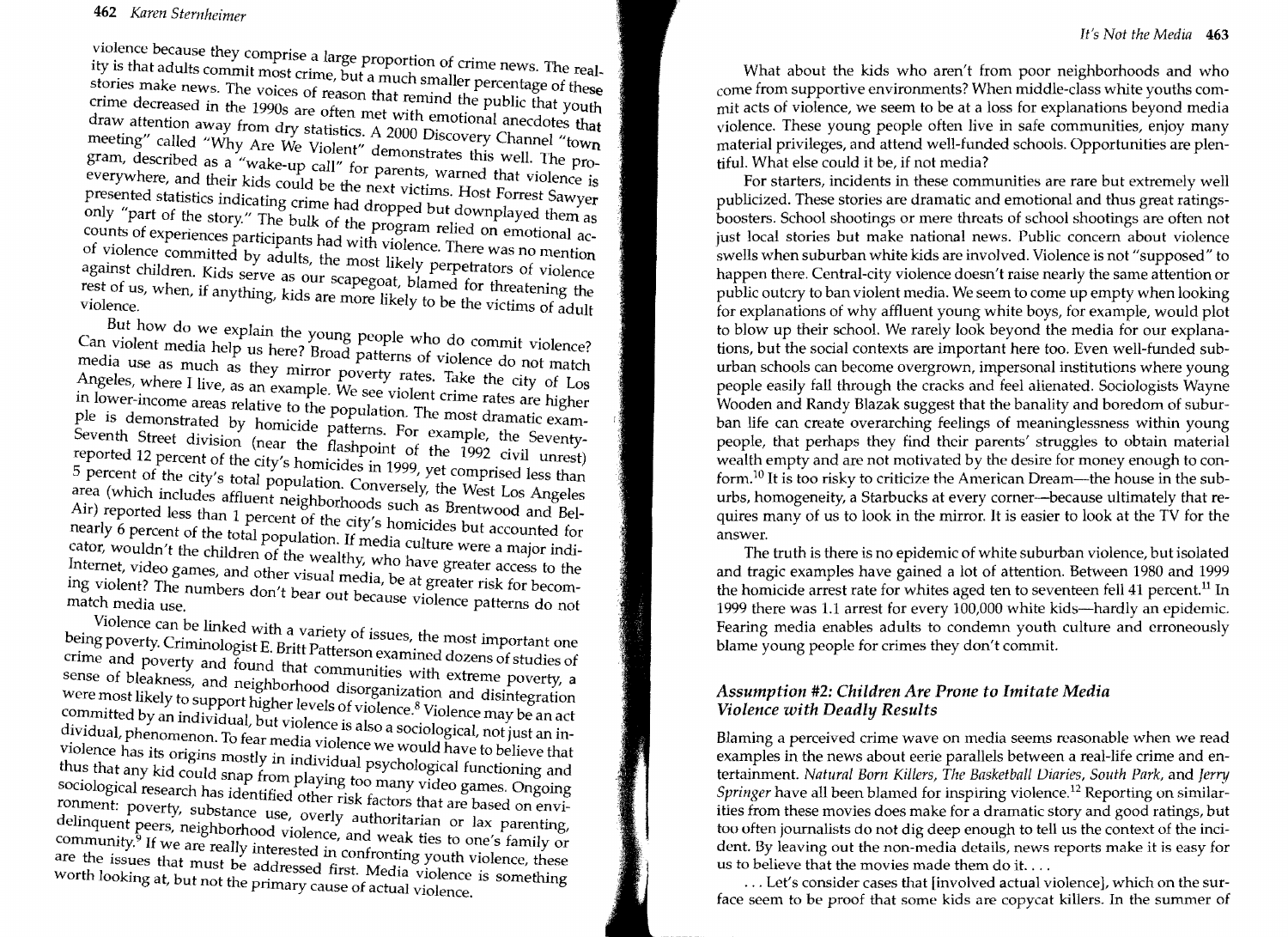1999, a twelve-year-old boy named Lionel Tate beat and killed six-year-old Tiffany Eunick, the daughter of a family friend in Pembroke Pines, florida. Claiming he was imitating wrestling moves he had seen on television, Lionel's defense attorney attempted to prove that Lionel did not know what he was doing would hurt Tiffany. He argued that Lionel should not be held criminally responsible for what he called a tragic accident. The jury didn't buy this defense, finding that the severity of the girl's injuries was inconsistent with the wrestling claim. Nonetheless, the news media ran with the wrestling alibi. Headlines shouted "Wrestle Slay-Boy Faces Life," "Boy, 14, Gets Life in TV Wrestling Death," and "Young Killer Wrestles Again in Broward Jail."<sup>13</sup> This case served to reawaken fears that media violence, particularly as seen in wrestling, is dangerous because kids allegedly don't understand that real violence can cause real injuries. Cases like this one are used to justify claims that kids may imitate media violence without recognizing the real consequences.

Lionel's defense attorney capitalized on this fear by stating that "Lionel had fallen into the trap so many youngsters fall into."<sup>14</sup> But many youngsters don't fall into this "trap" and neither did Lionel. Lionel Tate was not an average twelve-year-old boy; the warning signs were certainly present before that fateful summer evening. Most news reports focused on the alleged wrestling connection without exploring Lionel's troubled background. He was described by a former teacher as "almost out of control," prone to acting out, disruptive, and seeking attention.<sup>15</sup>

Evidence from the case also belies the claim that Lionel and Tiffany were just playing, particularly the more than thirty-five serious injuries that Tiffany sustained, including a fractured skull and massive internal damage. These injuries were not found to be consistent with play wrestling as the defense claimed. The prosecutor pointed out that Lionel did not tell investigators he was imitating wrestling moves initially; instead, he said they were playing tag but changed his story to wrestling weeks later. Although his defense attorney claimed Lionel didn't realize someone could really get hurt while wrestling, Lionel admitted that he knew television wrestling was "fake."<sup>16</sup>

This story would probably not have made national news if Lionel's lawyers had not invoked the wrestling defense, but the publicity surrounding the case ultimately reveals a double tragedy: Tiffany's death and Lionel's trial as an "adult" and subsequent sentence of life in prison. We as a society promote the idea that children are too naïve to know the difference between media violence and real violence, but we are also quick to apply adult punishment. Completely lost in the discussion surrounding this case is our repeated failure as a society to treat children like Lionel *before* violent behavior escalates, to recognize the warning signs before it is too late.

The imitation hypothesis suggests that violence in media puts kids like Lionel over the edge, the proverbial straw that breaks the camel's back, but this enables us to divert our attention from the seriousness of other risk factors....

The biggest problem with the imitation hypothesis is that it suggests that we focus on media instead of the other 99 percent of the pieces of the violence puzzle. When a lack of other evidence is provided in news accounts, it appears as though media violence is the most compelling explanatory factor. It is certainly likely that young people who are prone to become violent are also drawn toward violent entertainment, just as funny kids may be drawn to comedies. But children whose actions parallel media violence come with a host of other more important risk factors. We blame media violence to deflect blame away from adult failings—not simply the failure of parents but our society's failure to create effective programs and solutions to help troubled young people.

### *Assumption* #3: *Real Violence and Media Violence Have the Same Meaning*

... It is a mistake to presume media representations of violence and real violence have the same meaning for audiences. Consider the following three scenarios:

- 1. Wile E. Coyote drops an anvil on Road Runner's head, who keeps on running;
- 2. A body is found on *Law and Order* (or your favorite police show);
- 3. A shooting at a party leaves one person dead and another near death after waiting thirty minutes for an ambulance.

Are all three situations examples of violence? Unlike the first two incidents, the third was real. All three incidents have vastly different contexts, and thus different meanings. The first two are fantasies in which no real injuries occurred, yet are more likely to be the subject of public concerns about violence. Ironically, because the third incident received no media attention, its details, and those of incidents like it, are all but ignored in discussions of violence. Also ignored is the context in which the real shooting occurred; it was sparked by gang rivalries which stem from neighborhood tensions, poverty, lack of opportunity, and racial inequality. The fear of media violence is founded on the assumption that young people do not recognize a difference between media violence and real violence. Ironically, adults themselves seem to have problems distinguishing between the two.

Media violence is frequently conflated with actual violence in public discourse, as one is used to explain the other. It is adults who seem to confuse the two. For instance, the *Milwaukee Journal Sentinel* reported on a local school district that created a program to deal with bullying.<sup>17</sup> Yet media violence was a prominent part of the article, which failed to take into account the factors that create bullying situations in schools. Adults seem to have difficulty separating media representations from actual physical harm. Media violence is described as analogous to tobacco, a "smoking gun" endangering children.<sup>18</sup> This is probably because many middle-class white adults who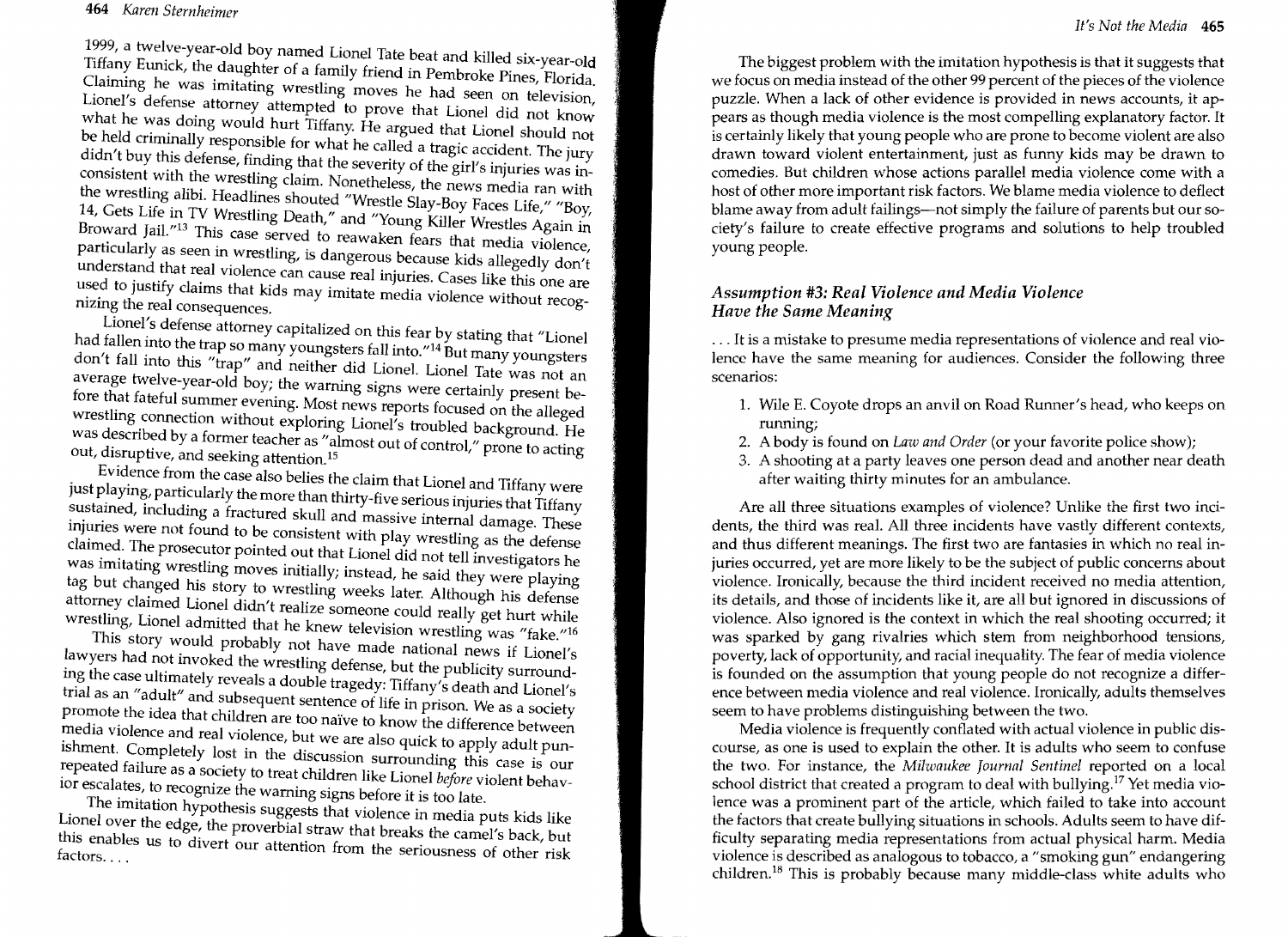fear media have had little exposure to violence other than through media

I discovered the difference a few years ago as a researcher studying juvenile homicides. We combed through police investigation files looking for details about the incidents while carefully avoiding crime scene and coroner's photographs to avoid becoming emotionally overwhelmed. One morning while looking through a case file the book accidentally fell open to the page with the crime scene photos. I saw a young man slumped over the steering wheel of his car. He had a gunshot wound to his forehead, a small red circle. His eyes were open. I felt a wrenching feeling in my stomach, a feeling I have never felt before and have fortunately never felt since. At that point I realized that regardless of the hundreds, if not thousands, of violent acts I had seen in movies and television, none could come close to this. I had never seen the horrific simplicity of a wound like that one, never seen the true absence of expression in a person's face. No actor has ever been able to truly "do death" right, I realized. It became clear that I knew nothing about violence, thankfully. Yes, I have read the research, but that knowledge was just academic; this was real.

This is not to say that violent media do not create real emotional responses. Good storytelling can create sadness and fear, and depending on the context violence can even be humorous (as in *The Three Stooges).* Media violence may elicit no emotional response—but this does not necessarily mean someone is "desensitized" or uncaring. It may mean that a script was mediocre and that the audience doesn't care about its characters. But it could be because media violence is not real and most of us, even children, know it. Sociologist Todd Gitlin calls media violence a way of getting "safe thrills."<sup>19</sup> Viewing media violence is a way of dealing with the most frightening aspect of life in a safe setting, like riding a roller-coaster while knowing that you will get out and walk away in a few minutes.

Nonetheless, many people, fueled by media reports of studies that seem to be very compelling, fear that kids can't really distinguish between real violence and media violence. An unpublished study of eight children made news across the United States and Canada. "Kids may say they know the difference between real violence and the kind they see on television and video, but new research shows their brains don't," announced Montreal's *Gazette.20*  This research, conducted by John Murray, a developmental psychologist at Kansas State University, involved MRls of eight children, aged eight to thirteen. As the kids watched an eighteen-minute fight scene from *Rocky IV,* their brains showed activity in areas that are commonly activated in response to threats and emotional arousal. This should come as no surprise, since entertainment often elicits emotional response; if film and television had no emotional payoff, why would people watch?

But the press took this small study as proof of What we already think we know: that kids can't tell the difference between fantasy and reality. A *Kansas*  City Star reporter described this as "a frightening new insight," and the study's author stated the children "were treating *Rocky IV* violence as real violence.<sup>"21</sup> And while Yale psychologist Dorothy Singer warned that the size of the study

was too small to draw any solid conclusions, she also said that the study is "very important." $^{22}$ 

If a small study challenged the conventional media violence wisdom, you can bet that it would have been roundly dismissed as anecdotal. But instead, this study was treated as another piece to the puzzle, and dearly made the news because of its dramatic elements: a popular movie, medical technology, and children viewing violence. In any case, there are big problems with the interpretation offered by the study's author. First, this study actually discredits the idea of desensitization. The children's brains clearly showed some sort of emotional reaction to the violence they saw. They were not "emotionally deadened," as we are often told to fear. But kids can't win either way within the media-violence fear, since feeling "too little" or "too much" are both interpreted as proof that media violence is harmful to children.

Second, by insisting that children are completely different from adults we ignore the likelihood that adult brains would likely react in much the same way. Yet somehow by virtue of children being children, their *brains* can know things that *they* don't. Do an MRl on adults while they watch pornography and their brains will probably show arousal. Does that mean the person would think that he or she just had *actual* sex? The neurological reaction would probably be extremely similar, if not identical, but we can't read brain waves and infer meaning. That's what makes humans human: the ability to create meaning from our experiences. And adults are not the only ones capable of making sense of their lives.

Professor Murray's comments imply that researchers can "read" children's minds and find things that the kids themselves cannot, a rather troubling presumption. Violence has meanings that cannot simply be measured in brain waves, MRls, or CAT scans. No matter what these high-tech tools may tell researchers, experiencing real violence is fundamentally different from experiencing media violence. It is adults, not kids, who seem to have trouble grasping this idea. Somehow lost in the fear of media violence is an understanding of how actual violence is experienced....

Violence exists within specific social contexts; people make meaning of both real violence and media violence in the context of their lives. It is clear . . . that neighborhood violence and poverty are important factors necessary to understand the meanings these young people give to media violence. Other contexts would certainly be different, but focusing on media violence means real-life circumstances are often overlooked.

Watching media violence is obviously different from experiencing actual violence, yet public discourse has somehow melded the two together. Clearly media violence can be interpreted in many ways: as frightening, as cathartic, as funny, or absurd. We can't make assumptions about meaning no matter what the age of the audience.

We also need to acknowledge the meaning of violence in American media and American culture. It's too easy to say that media only reflect society or that producers are just giving the public what it wants, but certainly to some extent this is true. Violence is dramatic, a simple cinematic tool and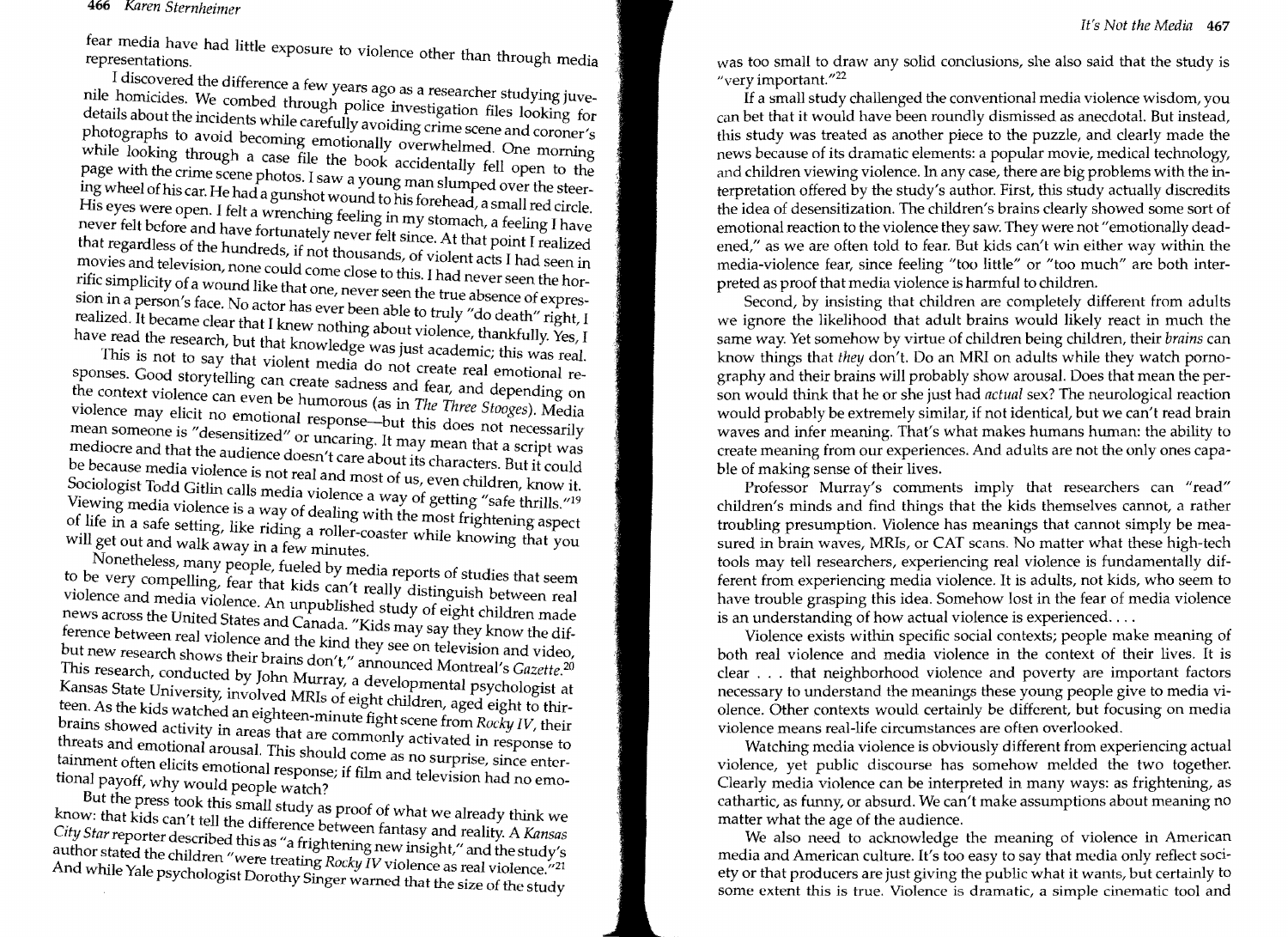### *468 Karen stemheimer*

easy *to* sell to domestic and overseas markets, since action-adventure movies present few translation problems for overseas distributors. But in truth, violence and aggression are very central facets of American society. Aggressive personalities tend to thrive in capitalism: risk-takers, people who are not afraid to "go for it," are highly prized within business culture. We celebrate sports heroes for being aggressive, not passive. The best hits of the day make the football highlights on ESPN, and winning means "decimating" and "destroying" in broadcast lingo.

We also value violence, or its softer-sounding equivalent, "the use of force," to resolve conflict. On local, national, and international levels violence is largely considered acceptable. Whether this is right or wrong is the subject for [another discussion], but the truth is that in the United States the social order has traditionally been created and maintained through violence. We can't honestly address media violence until we recognize that, in part, our media culture is violent because as a society we are.

# *Assumption* #4: *Research Conclusively Demonstrates the Link between Media and Violent Behavior*

We engage in collective denial when we continually focus on the media as main sources of American violence. The frequency of news reports of research that allegedly demonstrates this connection helps us ignore the real social problems in the United States. Headlines imply that researchers have indeed found a preponderance of evidence to legitimate focus on media violence. Consider these headlines:

"Survey Connects GraphiC TV Fare, Child Behavior" *(Boston Globe)*  "Cutting Back on Kids' TV UseMayReduce Aggressi ve Acts" *(Denver Post)*  "Doctors Link Kids' Violence to Media" (Arizona Republic) "Study Ties Aggression to Violence in Games" *(USA Today)* 

The media violence connection seems very real, with studies and experts to verify the alleged danger in story after story. Too often studies reported in the popular press provide no critical scrutiny and fail to challenge concept tual problems. In our sound-bite society, news tends to contain very little analysis or criticism of any kind.

The *Los Angeles Times* ran a story called "In a Wired World, TV Still Has <sup>23</sup> Grip on Kids.<sup>23</sup> The article provided the reader the impression that research provided overwhelming evidence of negative media effects: only three sentences out of a thousand-plus words offered any refuting information. Just two quoted experts argued against the conventional wisdom, while six offered favorable comments. Several studies' claims drew no challenge, in spite of serious shortcomings.

For example, researchers considered responses to a "hostility questionnaire" or children's "aggressive" play as evidence that media violence can lead to real-life violence. But aggression is not the same as violence, although in some cases it may be a precursor to violence. Nor it is clear that these

"effects" are anything but immediate. We know that aggression in itself is not necessarily a pathological condition; in fact, we all have aggression that we need to learn to deal with. Second, several of the studies use correlation statistics as proof of causation. Correlation indicates the existence of relationships, but cannot measure cause and effect. Reporters may not recognize this, but have the responsibility to present the ideas of those who question such claims.

This pattern repeats in story after story. A *Denver Post* article described a 1999 study that claimed that limiting TV and video use reduced children's aggression.<sup>24</sup> The story prefaced the report by stating that "numerous studies have indicated a connection between exposure to violence and aggressive behavior in children," thus making this new report appear part of a large body of convincing evidence. The only "challenge" to this study came from psychologist James Garbarino, who noted that the real causes of violence are complex, although his list of factors began with "television, video games, and movies." He did cite guns, child abuse, and economic inequality as important factors, but the story failed to address any of these other problems.

The reporter doesn't mention the study's other shortcomings. First is the assumption that the television and videos kids watch contain violence at all. The statement we hear all the time in various forms-'the typical American child will be exposed to 200,000 acts of violence on television by age eighteen"-is based on the estimated time kids spend watching television, but tells us nothing about what they have actually watched.<sup>25</sup> Second, in these studies, aggression in play serves as a proxy for violence. But there is a big difference between playing "aggressively" and committing acts of violence. Author Gerard Jones points out that play is a powerful way by which kids can deal with feelings of fear.<sup>26</sup> Thus, watching the Power Rangers and then play-fighting is not necessarily an indicator of violence; it is part of how children fantasize about being powerful without ever intending to harm anyone, Finally, the researchers presumed that reducing television and video use explained changes in behavior, when in fact aggression and violence are complex responses to specific circumstances created by a variety of environmental factors. Nonetheless, the study's author stated that "if you . . . reduce their exposure to media you'll see a reduction in aggressive behavior."

A spring 2003 study claiming to have long-term evidence that children who watch television violence become violent adults even made news the week that American troops entered Iraq. This study is unique in that it tracked 329 respondents for fifteen years, but it contains several serious shortcomings that prevent us from concluding that television creates violence later in life.<sup>27</sup> First, the study measures aggression, not violence. Aggression is broadly defined by researchers, who constructed an "aggression composite" that includes such antisocial behavior as having angry thoughts, talking rudely to or about others, and having moving violations on one's driving record. Violence is a big jump from getting lots of speeding tickets. But beyond this composite, the connection between television viewing and physical aggression for males, perhaps the most interesting measure, is relatively